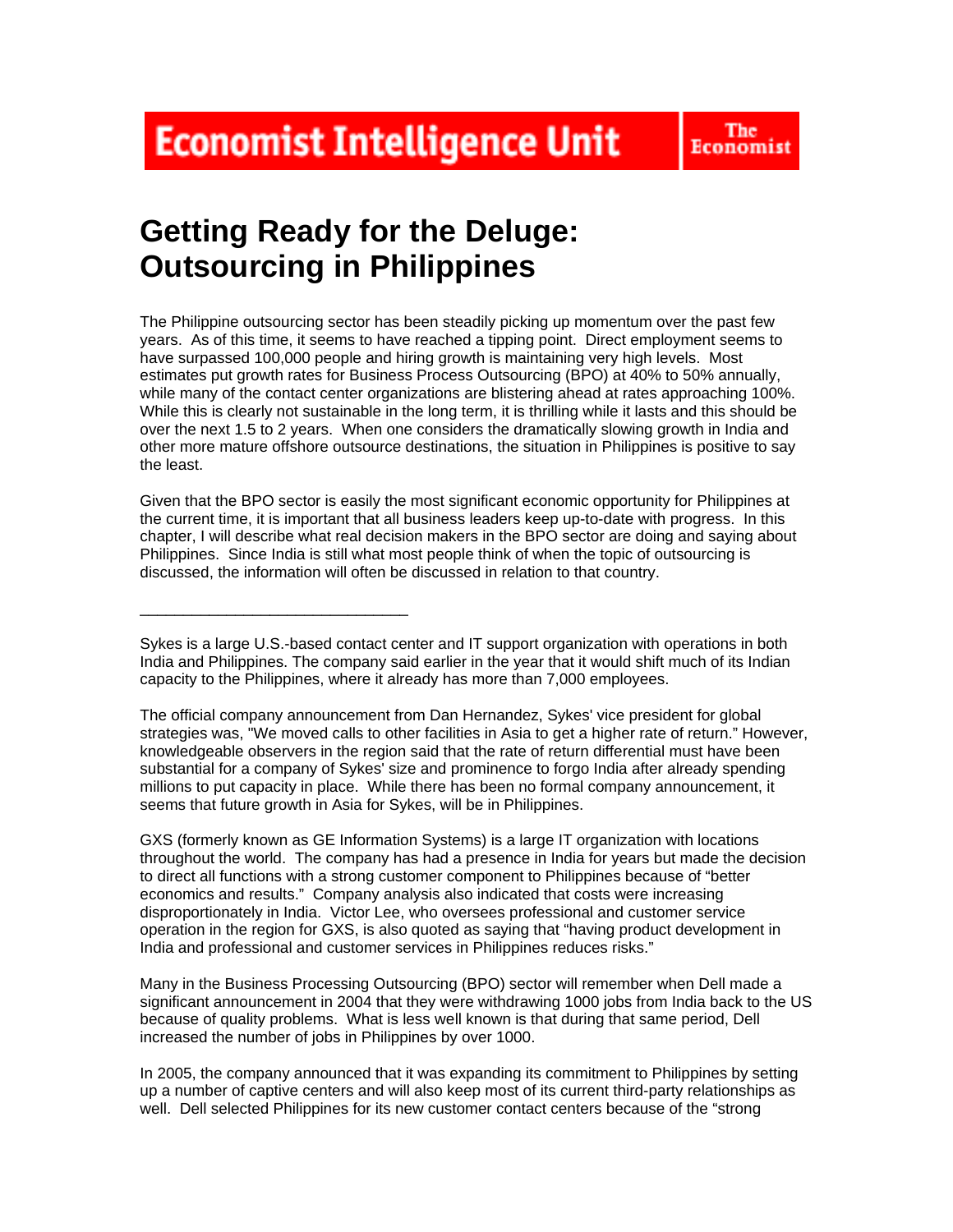#### The<br>Economist **Economist Intelligence Unit**

*by Richard Mills CFA Chairman, Chalré Associates* 

language and communication skills of its high-quality workforce." On the Dell website, they also stated the following: "English-savvy population, about 100 similar facilities in place and 650,000 students, the Philippines is fast becoming the contact center location of choice in Southeast Asia."

More outspoken than most, Rick McGonegal is clear that India won't be part of his company's plans for the foreseeable future. He is the Managing Director of RCG Information Technology, another good-size IT provider. The company already has a strong offshore presence in the Philippines and has assessed the Asia-Pacific region for future expansion. India, he feels, is already too crowded, with numerous companies all scrambling to hire from each other. The result is destructively high staff turnover rates, mounting salary costs and poorer English communications skills compared with that available in the Philippines. He also cited overstretched infrastructure in India as a further reason RCG wouldn't consider this destination at present. According to McGonegal, his company has its "radar set on Vietnam and China" should its current best option of the Philippines give way.

ICT Group Inc., another large contact center organization says it "has bypassed India altogether." The company opened its second call center in Manila and is about to open its third. John Brennan, chairman and chief executive of ICT, is quoted as saying in the Wall Street Journal "Philippines has several advantages over India." According to him, wages are higher in Manila than in New Delhi, Bombay or Bangalore but there is less staff turnover in the Philippines because of a relative shortage of higher-paying software development and other businessprocessing jobs. "Callcenter work is something people naturally want to migrate out of, and there are more opportunities to do that in India," he says.

ClientLogic is a similar story. The company, among the top 5 in its industry, is quoted by CNN as saying that "Philippine call centers have higher average staff tenure and better customer satisfaction ratings than India." Within the BPO industry, it is known that the company is experiencing stronger growth in Philippines.

Industry estimates for Convergys, another large BPO organization, are that it will employ 8000 people in Philippines by the second quarter of 2006. This is up from roughly 6000 as we approach the end of 2005. This surprising if one considers that Convergys announced recently that it is undergoing a global restructuring plan affecting most areas of the company – although apparently not the Philippine operation.

Another industry story that got out recently was about developments at IBM. The company is said to have a large deal with Sprint. After more than a year of frustration in Bangalore, they pulled all voice operations out of India sending a loud message to the world that India is not a preferred destination these days.

Perhaps the most significant acquisition in the BPO sector this year was the purchase of Ambergris Solutions, arguably the leading home-grown contact center organization in Philippines. The purchaser was Telus International, the IT division of Telus Corporation, the second largest telco company in Canada. In a presentation to the Canadian Chamber, company CEO Eng Boon Lau described the exhaustive Asia-wide research his people undertook. The Philippine option was deemed as overwhelmingly superior to those of other countries, including India. An aggressive growth strategy is now in place that should make Ambergris one of the key players in the Asia Pacific sector.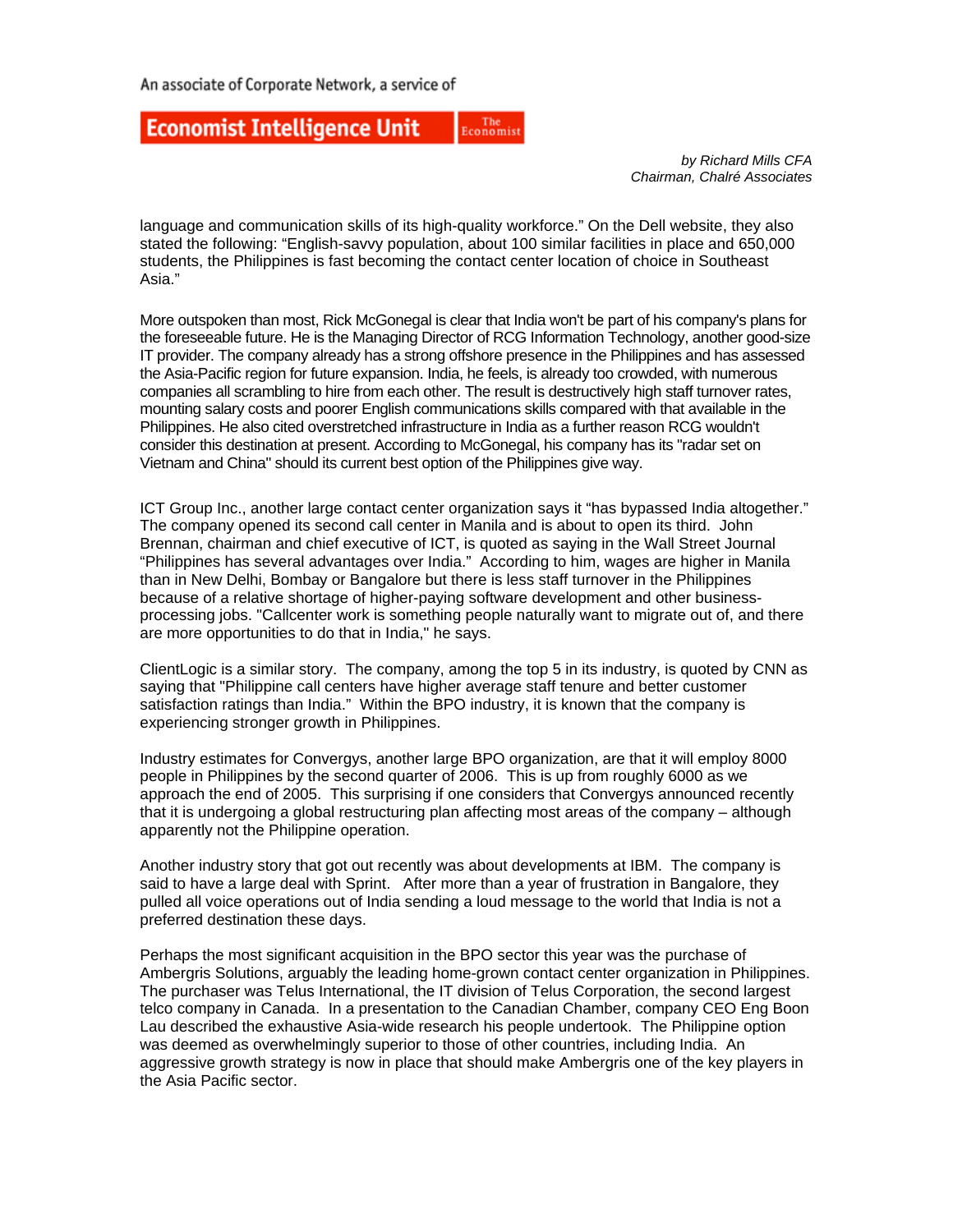#### The<br>Economist **Economist Intelligence Unit**

*by Richard Mills CFA Chairman, Chalré Associates* 

# **Even the Consulting Firms Are Catching On**

Many of the large research consulting firms are reporting this shift. Gartner Group, perhaps the most respected of the IT industry, recently released a report that predicted India would lose "significant market share" to countries like Philippines because it "does not have a long-term plan for improving infrastructure and increasing the supply of quality employees for the BPO industry."

XMG Global, another consulting firm, predicted that "Philippines will surpass India by 2008 in contact centers." This is a remarkable statement consider India is roughly 10 times the size of Philippines in total population.

It is a similar story for the major business journals. Many are reportly on the growing problems in India and viability of next step destinations countries like Philippines. Forbes (India: Good Help is Hard to Find), BusinessWeek (India's IT Challenge), Rediff (India: Desperately Seeking Talent) are a few examples. A simple internet search will uncover dozens more similar headlines.

# **Long Live the King**

Despite all of the negative statements about India, we should also understand that no one is predicting the demise of India as an outsourcing destination. That country became the "King of Outsourcing" because it was the one that proved to the world that the offshore outsourcing model works. India will continue driving the industry forward because of its huge size and remarkable competence of its senior managers.

If India does experience slower growth in the near term, it is only because of its tremendous success over the past few years. Current alleged constraints are not indicative of weakness but of India's great success. Rising salary costs may be a big deal to business bigwigs who have to somehow budget for them but it is reasonable to assume that for individual workers, who see their paychecks rise by 30% from a well timed job change, "rising costs" probably don't warrant the same degree of concern.

If Philippines is a better option today, it is only because it has been less successful at developing and attracting quality outsourcing employers in the past. The pioneering accomplishments made by India have now opened the door for Philippines to receive its share of the blessings. And as for India, we can be sure they will soon be back stronger than ever.

## **Philippines Is This Year's Fashion**

That said, the prevailing sentiment among business leaders is that Philippines is a superior choice overall for the following reasons. First and most importantly, quality people are more available in Philippines. Filipinos are said to speak better English, have a better customer service mind-set and are more culturally attuned with the west. While India's first-rate educational institutions are said to produce better technical people, Philippines' more well-rounded liberal arts education programs are more appropriate for the larger opportunities in back-office processes.

Infrastructure requirements for BPO organizations are relatively straightforward. The most important of these are reliable and cost effective telecommunications, office space and electricity. These are mainly available in Philippines with some growing constraints in office space.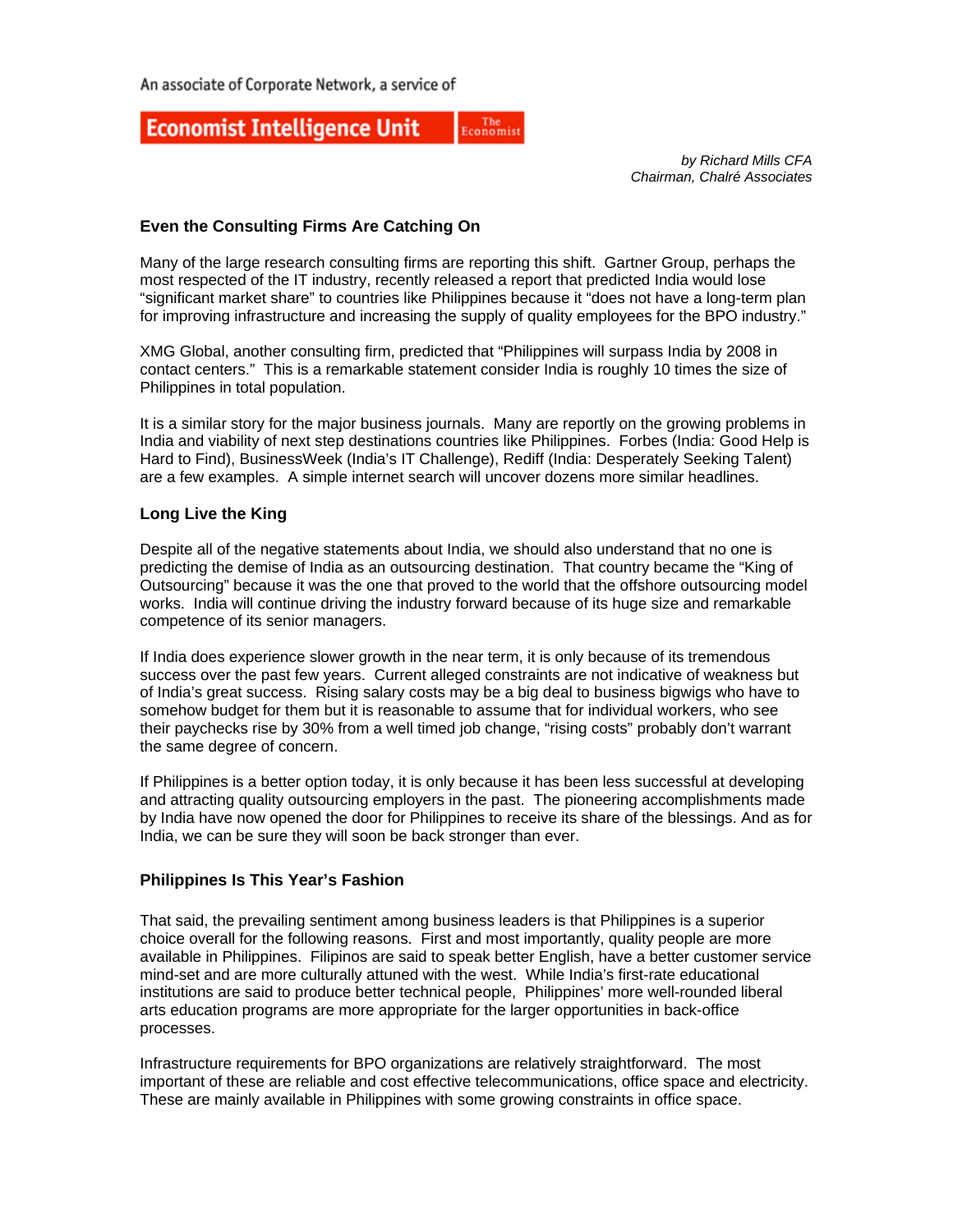#### The<br>Economist **Economist Intelligence Unit**

*by Richard Mills CFA Chairman, Chalré Associates* 

Business leaders report infrastructure deficiencies in telecommunications, office space and electricity in India that are becoming more extreme as the industry continues to grow. Even simple matters like roads are constraining growth in some Indian cities because workers have difficulty getting to work.

Expatriates also report a much improved lifestyle in Philippines as compared to India. Lastly, issues like security, government support and general business environment are said to be somewhat better in Philippines although these differences do not seem to be significant.

## **If Philippines Is So Great, Why has It Lagged?**

It is certainly true that Philippines has been slow to attract awareness of itself as an accepted, let alone preferred, destination for offshore outsourcing. The country had the same opportunity India had during the Year 2000 craze years ago but sat around the sidelines and watched as India created dozens of world-class outsourcing organizations. During the same period Philippines created almost none. Even today, the penetration of the outsourcing sector in Philippines is said to be 2 to 3 years behind India.

It is hard to understand why this is. According to most business leaders, Filipinos speak better English, have a better customer service mind-set and the cultural gap is less. India is reported to have better technical universities but Philippines is said to be better in liberal arts (more appropriate for back-office processing). Philippines is also broadly reported to have better infrastructure and expatriate life-style.

So why has India outpaced Philippines to such a degree?

It is an issue that no one seems to have a definitive answer. Some of the reasons I hear are:

- 1. **Better Marketing** India has Nasscom, a one-stop association for the entire Indian outsourcing industry that has done a fabulous job of promoting India to the world. The association represents roughly 95% of India industry and is a global force in promoting India to the global community and professionalizing the sector at home. Philippines, despite being a much smaller country, has between 6 and 8 various outsourcing associations (the actual number keeps changing), all supposedly promoting Philippines. Too many of these associations are fractious in nature and seem to be constantly battling within themselves and against others who try to unify them. The result is that none are large enough or competent enough to effectively market the Philippines to global organizations. They seem to spend their limited energies promoting Philippine outsourcing to other Filipinos. Happily, a single industry association is emerging in Philippines and support for it is growing. More about this later.
- 2. **Better Senior Managers and Entrepreneurs** It was reported during the dot-com boom times that close to 40% of Silicon Valley startups were founded by Indians. (A joke at the time was that all it took to start a dot-com was 4 Indian engineers and an American guy to sell.) Indians are clearly an entrepreneurial people who know what it takes to build world-class businesses. Filipinos, like most other people in the world, don't seem to have that same need for the recognition that building successful businesses entails.
- 3. **Bad Security Perception of Philippines** Until recently, there was a real threat that India would go to nuclear war with Pakistan over the Kashmir region. Such a war would be in addition to the 2 previous horrific wars these countries have already fought in just the past few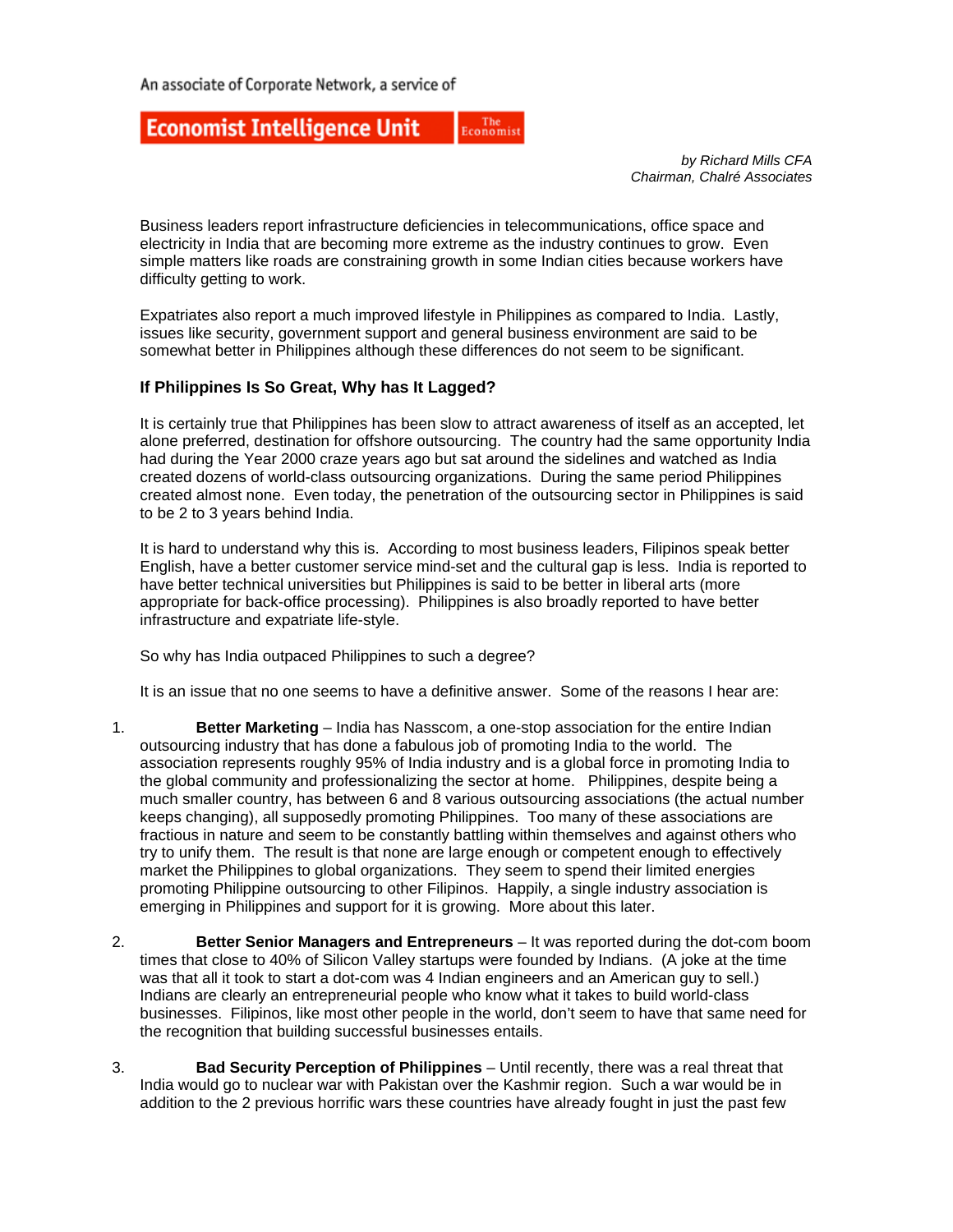#### The<br>Economist **Economist Intelligence Unit**

*by Richard Mills CFA Chairman, Chalré Associates* 

decades. They still lob a few missiles at one another even today. But for some reason, India was better about keeping this sort of information from American BPO decision makers' ears. Philippines, by comparison, has a few bungling bandits located far to the south engaging in various flavours of hooliganism. Laughably, these bozos have somehow been labeled "Muslim insurgents" and gained international notoriety for themselves. Despite the obvious differences in situations, most people in the west have the impression Philippines is the more dangerous than India. The vagaries of public relations management seems to be something Filipinos have been poor at mastering.

I am sure there are other reasons but these might be a start. The question for the future is whether Philippines will succeed as an outsourcing destination as the worldwide BPO sector continues to undergo tremendous upheaval.

## **The Worldwide Industry Trends Affecting Philippines**

Until just a year or so ago, Business Process Outsourcing was a simple industry to understand. The sector consisted, for the most part, of a few large American companies sending call center work and some IT processes offshore.

No longer is that the case. The next phase of this fascinating sector is much more complicated since so many things are happening all at once.

First of all, outsourcing is expanding beyond just call centers and IT into almost every conceivable business process. The current new batch of outsourcing locators are involving themselves in a myriad of activities. Some of these include: accounting, HR, financial analysis, design engineering, animation, medical services, legal services, insurance processes, banking processes, map-making, publishing content creation, research, on and on.

Given that answering telephone inquiries and software programming are microscopic parts of most company's businesses, this is significant. Some business leaders I have spoken to have used the phrase "tipping point" to describe the current life-cycle stage of services outsourcing. One fellow I spoke to thought the phrase "business process outsourcing" wasn't descriptive enough to express the vast diversity of the current environment. He felt a better phrase was something along the lines of "everything-anyone-can-possibly-imagine-as-being-outsourced outsourcing."

Second, it is no longer just large American companies (and some notable UK firms) who are aggressively sending work offshore. Now every rich country in the world is moving rapidly to join the movement. We are already seeing action from countries as diverse as Japan, France, Australia, Denmark and Singapore.

As a specific example we could look at little Canada. Until a year or so ago, there were very few Canadian interests in the Philippines BPO sector. Today, Canadian companies have taken controlling interest in ClientLogic (one of the largest BPO's in the world with a strong Philippine focus), Telus acquired Ambergris (arguably the most successful homegrown BPO in Philippines, Nucomm (a quality mid-sized Canadian call center outfit) set up operations and Thomson Financial (the large global information provider) continued growing. Announcements of other major investments are imminent although still confidential at the time of this writing.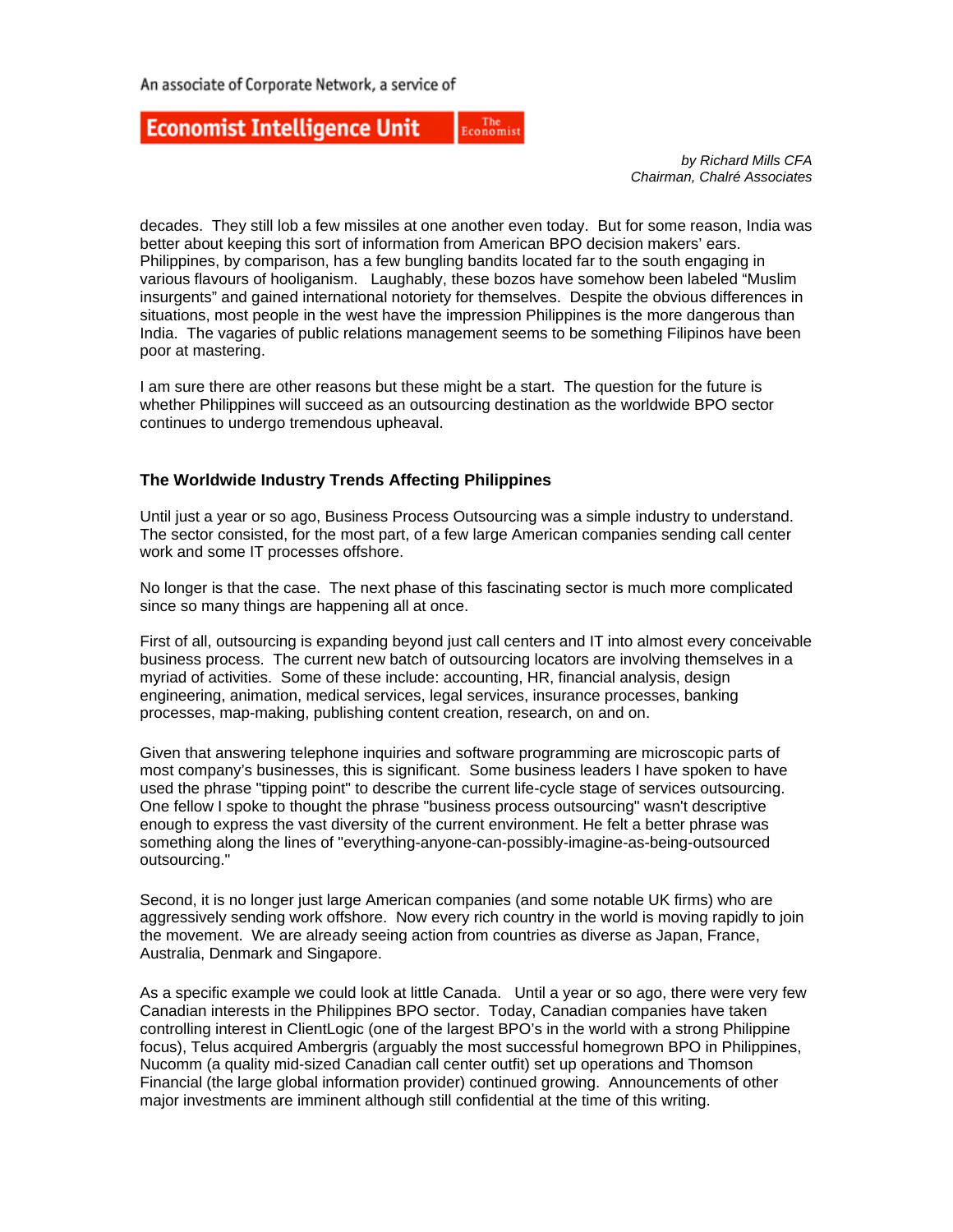#### The<br>Economist **Economist Intelligence Unit**

*by Richard Mills CFA Chairman, Chalré Associates* 

Third, the movement is no longer just for the largest global companies. We are now seeing the early stages of involvement by mid-sized and small companies – even individual entrepreneurs are getting involved. Here are a few examples of smaller companies that you may not have heard about yet but soon will: YellowAsp creates layout designs for printed circuit boards, XMG Global IT Research and Advisory Inc. prepares high-end IT research, Forssman Pacific creates construction design drawings, Key-In Data Solutions does claims processing, Primesoft develops advanced Web applications, VinciWorks designs online training programs, and Pulse DesignTech offers electronics design services. The list goes on and on.

Fourth and most significantly for Philippines, the sector is becoming vastly more competitive. Most developing countries throughout the world have seen the success of India and want to participate. The result has been a frantic stampede of new destinations to compete for the same BPO jobs as Philippines. And, most of these 30 or so countries have lower costs than Philippines. Unless Philippines aggressively begin to improve itself promotional activities and increase the value of its services, we risk finding ourselves bypassed.

Lastly, the early leaders of outsourcing like India are being pushed by extreme competitive pressure to quickly move up the value chain to more sophisticated processes. Remarkably sophisticated work is now starting to appear. As one example, Deutsche Bank has recently set up an operation that will perform financial analysis work for the company's CFO's located throughout the world. The company is hiring very senior financial professionals for these functions.

# **The Biggest Opportunity of Our Lives**

Current growth rates in the BPO sector seem to be stronger than in other boom times. During the dot-com boom times, growth rates in employment were often quoted as 20% to 25% per year. People achieving these impressive rates were considered successful by industry standards. Today in Philippines, people with 20% to 25% growth are at risk of being called losers. Most BPO organizations, even the largest ones, have been growing by 40% to 50% per year. Many of the call centers are growing at rates approaching 100%.

Another point to keep in mind is that a lot of dot-com company hiring was based around dreams and funny ideas, and paid for with venture capital money rather than being funded from company revenues. In the current environment in Philippines, hiring is almost exclusively the result of client instructions that they are ready to pay real money for new employees.

In the current worldwide business environment, one would be hard-pressed to find such hiring growth in any other business sector. As we begin 2006, there are approximately 100,000 people employed in the BPO industry in Philippines. Estimates are that the sector will provide work for 500,000 people over the next 4 years.

Boom times like this typically happen only once per decade and they almost always move on to different sectors. The 1990's, for instance, was important for IT and telecommunications. The 1980's was real estate and high finance (in North America).

The point is this: For those involved in the BPO sector, we are living through a period that will probably not happen again in our lifetimes. We need to make sure we harvest as much as we can while the opportunity exists. This opportunity will pass quickly if we don't and probably never return.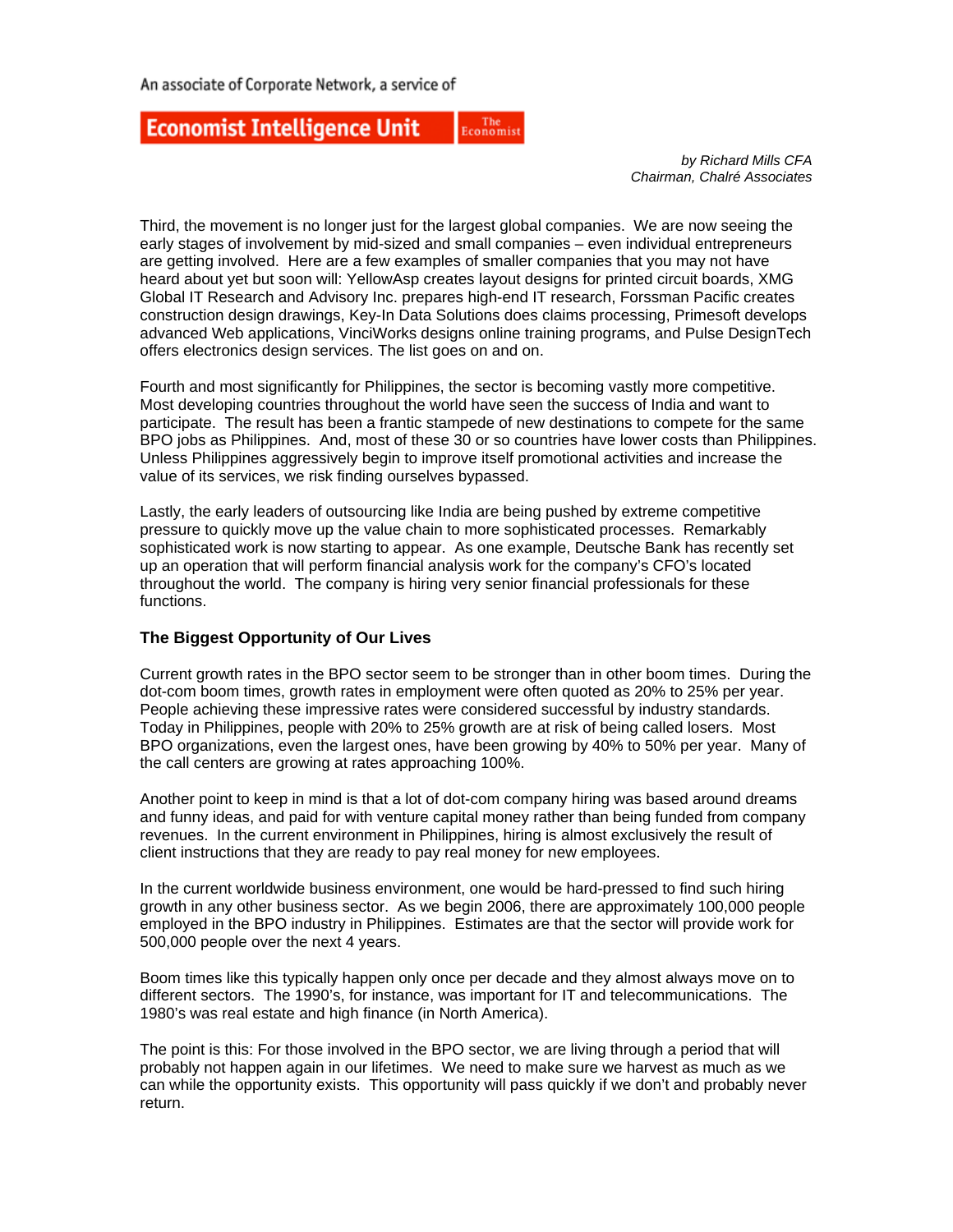#### **Economist Intelligence Unit** The<br>Economist

*by Richard Mills CFA Chairman, Chalré Associates* 

## **Philippines: World-Class Destination, Third-Class Marketing**

One of the most important initiatives that is underway that will help us to achieve our great potential is through the association called Business Process Outsourcing Philippines (BPA/P). Philippines is developing a single strong voice for promoting and professionalizing the Philippine BPO sector that is in the model of India's NASSCOM. The Indian association is always cited as a strong reason for that country's great success as the pioneer and by far the most successful services outsourcing country in the world.

Another example is the Philippine mining sector. Because of the strong and competent leadership of the Philippine Chamber of Mines by Philip Romualdez, this industry is now back on its feet and ready to provide be a major job provider for this country.

The Business Processing Association of Philippines (BPA/P) has recently been put with place with strong leadership under Mitch Locsin (Executive Director) and Dan Reyes (President). A strong BPA/A will allow Philippines to promote itself in a proactive manner, rather than just reacting to bad publicity after the fact. It will also help along the process of professionalizing the industry by encouraging world-class standards of performance.

These are the goals but progress is still being hindered by the fractious nature of various industry associations – some of whom are loath to join efforts with BPA/P because they fear the loss of personal prestige. This, of course, is ridiculous and their lack of commitment to joint efforts is shameful and needs to be rectified.

This is one of the major constraints to Philippines developing itself into a world leader in Business Process Outsourcing. The product is good. We just need to market it a little better. If this can be done, there is a possibility the Philippines can rise up and finally take its rightful place among the tigers of Asia. Let's see how we do.



\_\_\_\_\_\_\_\_\_\_\_\_\_\_\_\_\_\_\_\_\_\_\_\_\_\_\_\_\_\_\_

**Richard Mills, Chairman**  Chalré Associates Executive Search

Richard is considered a leading expert on Asia-Pacific outsourcing by ComputerWorld magazine. His regular column called "View from Offshore" is a feature of the publication. Richard has been appointed an "Expert Panelist" on offshore outsourcing by CIO Magazine and the Offshore Outsourcing Richard has also been called "the local guru on outsourcing" by Dr. Michael Clancy, President of the Economist Business Forum and the "Asia-Pacific expert" by Call Center Magazine. In addition to ComputerWorld, he